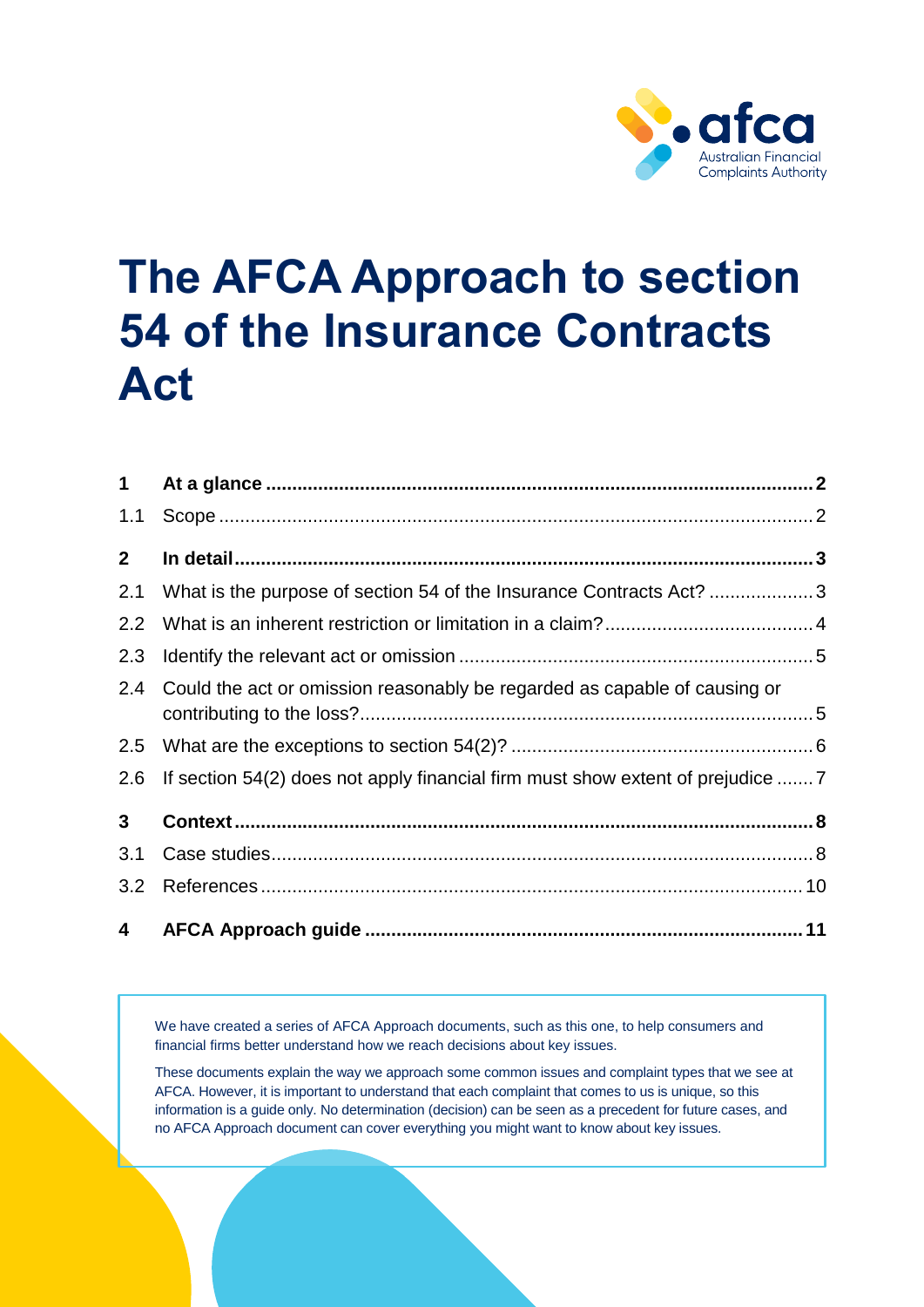## <span id="page-1-0"></span>1 At a glance

#### <span id="page-1-1"></span>**1.1 Scope**

This approach outlines how we apply section 54 of the *Insurance Contracts Act 1984* (Cth) (the Act) to insurance complaints. The approach has been adopted from AFCA's predecessor scheme the Financial Ombudsman Service.

#### **Who should read this document?**

- Financial firms, consumers and consumer representatives who have an insurance complaint at AFCA involving technical policy exclusions.
- Lawyers and other professionals who are assisting the insurance claims process.
- Anyone who wants to understand how AFCA applies legal principles, industry codes and good industry practice when considering insurance complaints involving s54.

#### **Summary of our approach**

Section 54 has been described by legal commentators as a broad remedial provision. It applies to contracts which permit an insurer to refuse to pay a claim because of some act or omission of the complainant or another person after the contract was entered into.

When applying section 54 to complaints at AFCA, we will ask:

- What are the inherent limitations and restrictions within the claim?
- Is there an act or omission that occurred after the contract was entered into that the financial firm is relying upon?
- Could the act reasonably be regarded as being capable of causing or contributing to the loss?
- If yes, was the act either:
	- > necessary to protect the safety of the person or preserve property or
	- > could not reasonably be avoided?
- If no, has the financial firm been prejudiced by the act and what is the extent of the prejudice?

When considering a complaint and the application of section 54, AFCA determines the complaint on the basis of what is fair in all the circumstances having regard to the relevant legal principles, the terms of the policy, good industry practice including relevant industry codes and prior AFCA or predecessor scheme decisions (although we are not bound by these).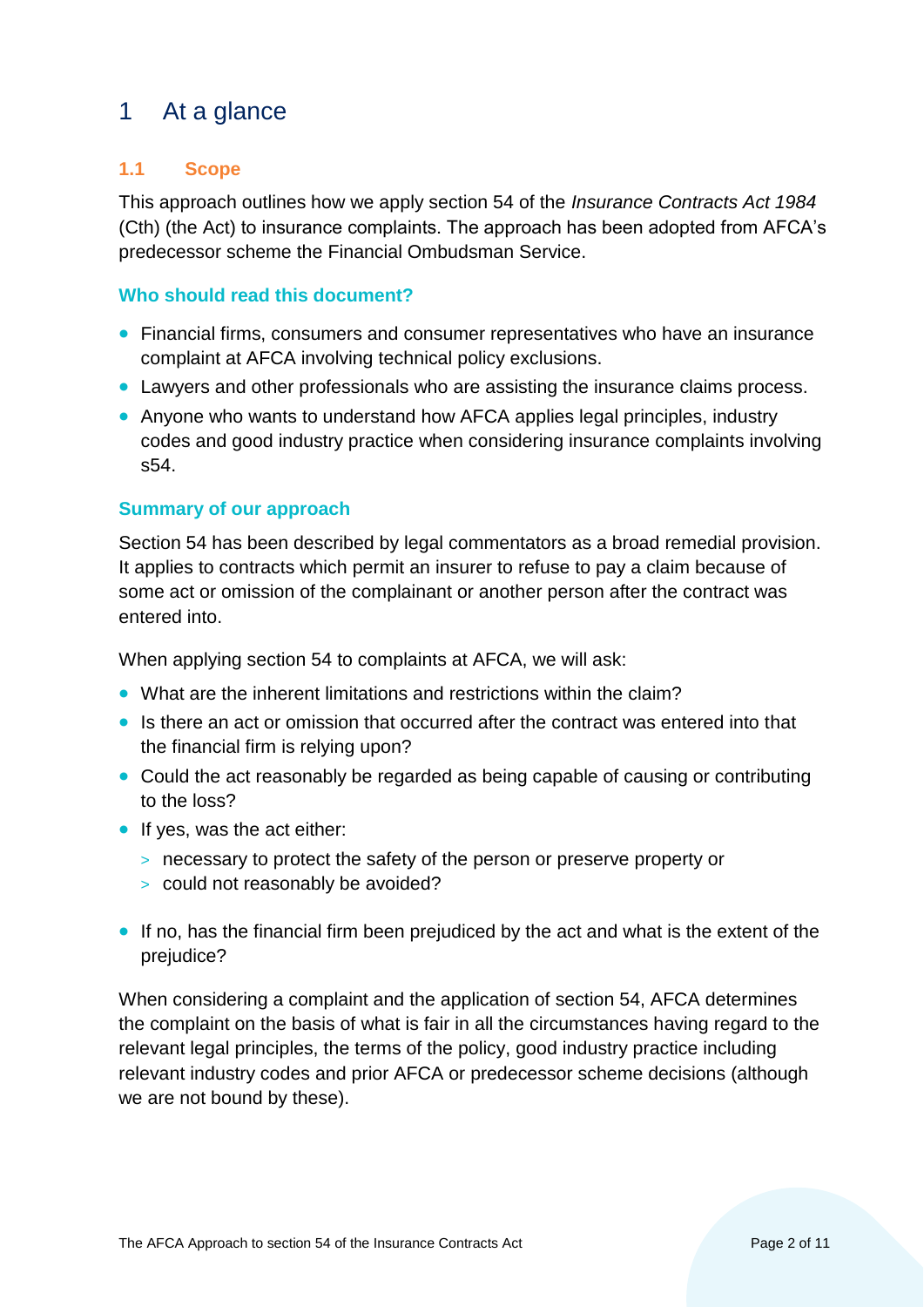If the complaint falls within AFCA's definition of a superannuation complaint an AFCA decision maker can only make a determination for the purpose of placing the complainant as nearly as practicable in a position where the unfairness and/or unreasonableness no longer exists. In addition, an AFCA decision maker must not do anything that would be contrary to law, the governing rules of the fund or, if a contract of insurance between the trustee and an insurer is involved, the terms of the insurance contract.

We have included an approach guide on page 12, which will assist you when considering the application of section 54 to a claim.

## <span id="page-2-0"></span>2 In detail

#### <span id="page-2-1"></span>**2.1 What is the purpose of section 54 of the Insurance Contracts Act?**

The High Court in Maxwell v Highway Hauliers Pty Ltd [2014] HCA 33 finally settled the questions surrounding the application of section 54 of the Insurance Contracts Act. The purpose as decided in this case is as follows:

Section 54 takes its starting point as nothing more than the existence of a claim and of a contract, the effect of which is that the insurer may refuse to pay the claim by reason of some act which the insured (or someone else) has done or omitted to do after the contract was entered into.

Section 54 is engaged when the doing of an act or the making of an omission would excuse an insurer from an obligation to pay a claim for a loss actually suffered by an insured.

Section 54(1) is remedial in nature. The objects of the section include striking a fair balance between the interest of an insurer and an insured with respect to a contractual term designed to protect the insurer from an increase in risk during the period of insurance cover. That balance is to be struck irrespective of the form of that contractual term.

No difference is to be drawn between a term framed:

- as an obligation of the insured (e.g. the insured is under an obligation to keep the motor vehicle in a roadworthy condition)
- as a continuing warranty of the insured (e.g. the insured warrants he will keep the motor vehicle in a roadworthy condition)
- as a temporal exclusion from cover (e.g. this cover will not apply while the motor vehicle is unroadworthy); or
- as a limitation on a defined risk (e.g. this contract provides cover for the motor vehicle whilst it is roadworthy).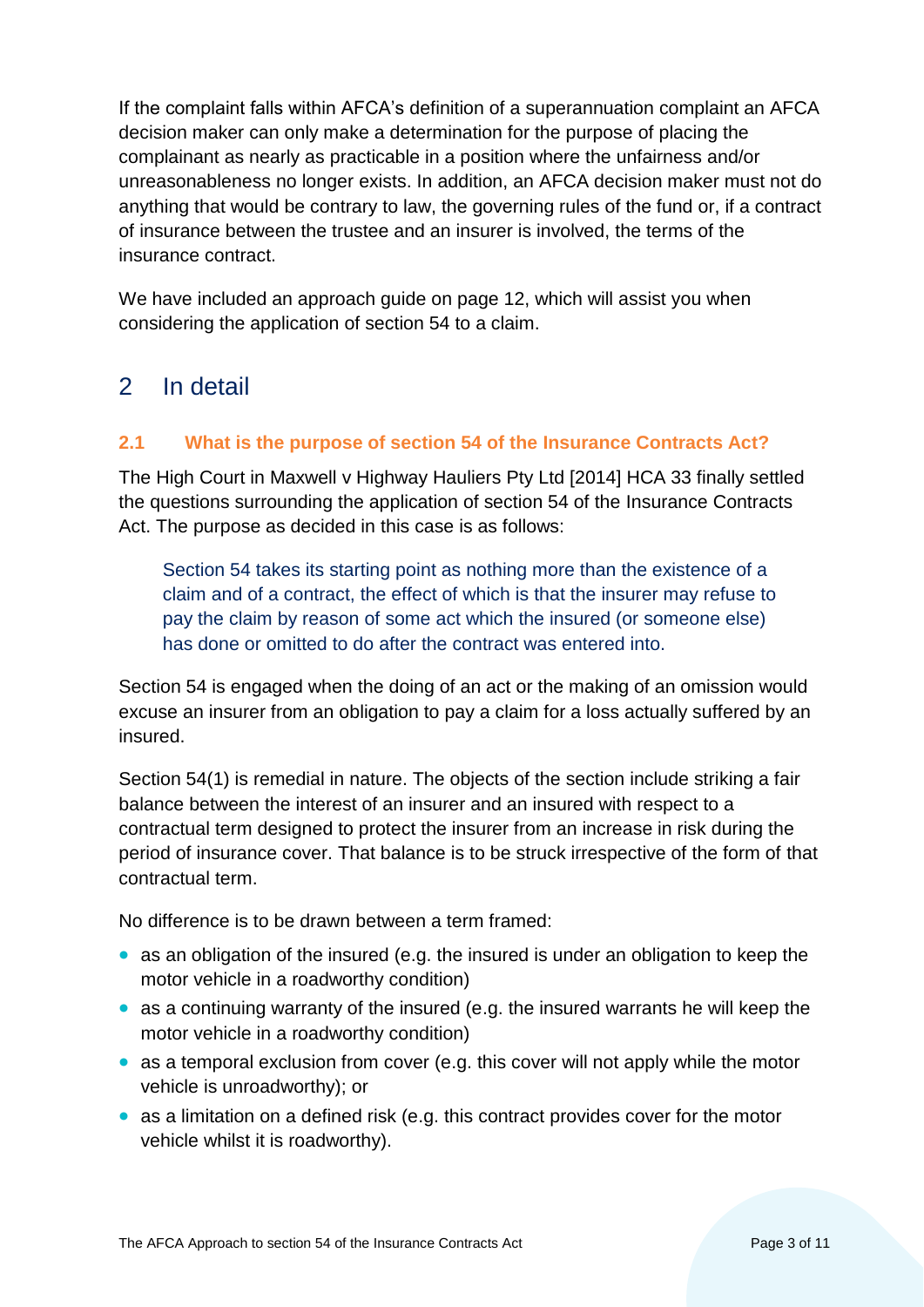#### <span id="page-3-0"></span>**2.2 What is an inherent restriction or limitation in a claim?**

Section 54 does not operate to relieve a complainant of restrictions or limitations that are inherent in the claim. An inherent restriction or limitation in a claim is a restriction or limitation which must necessarily be acknowledged in the making of the claim having regard to the type of insurance.

It is not a question of restriction or limitation on the scope of cover but on restrictions or limitations that relate to the facts of the particular claim.

In determining whether there are any inherent restrictions or limitations on a claim, AFCA adopts the following approach by identifying:

- The nature of the policy (i.e. is the policy a claim made and notified policy, an occurrence or event-based policy, or a discovery policy).
- The particulars of the actual claim made (i.e. the claim must be a claim under a relevant contract of insurance).

What constitutes an insured event under the policy will be decided on the facts of the actual claim. The restrictions or limitations that are inherent in a particular claim will vary according to the type or kind of insurance in issue, not the scope of cover. Some examples follow:

- In a claims made and notified policy, the inherent limitation or restriction is that the indemnity can only be sought in relation to a demand made on a complainant by a third party during the period of cover. If no such demand has been made, then the claim will not satisfy the causal requirements in section 54(1).
- In a 'discovery contract' it is necessary that the indemnity sought relates to an occurrence of which the complainant became aware during the period of cover.
- In a typical occurrence/event-based insurance policy the relevant restriction or limitation will be that an event occurred during the period of cover.

A simple example of this approach when looking at an occurrence/event-based policy is as follows:

• An insured takes out a policy insuring a motorbike for theft. Theft is defined to include keeping the item secured in a locked facility. The motorbike is stolen during the period of insurance and the financial firm denies the claim as the motorbike was not secured in a locked facility.

In this situation there is no inherent restriction or limitation. This is because the motorbike was stolen during the period of insurance. The requirement to keep the motorbike secured in a locked facility, would be considered a policy condition and section 54 would be engaged.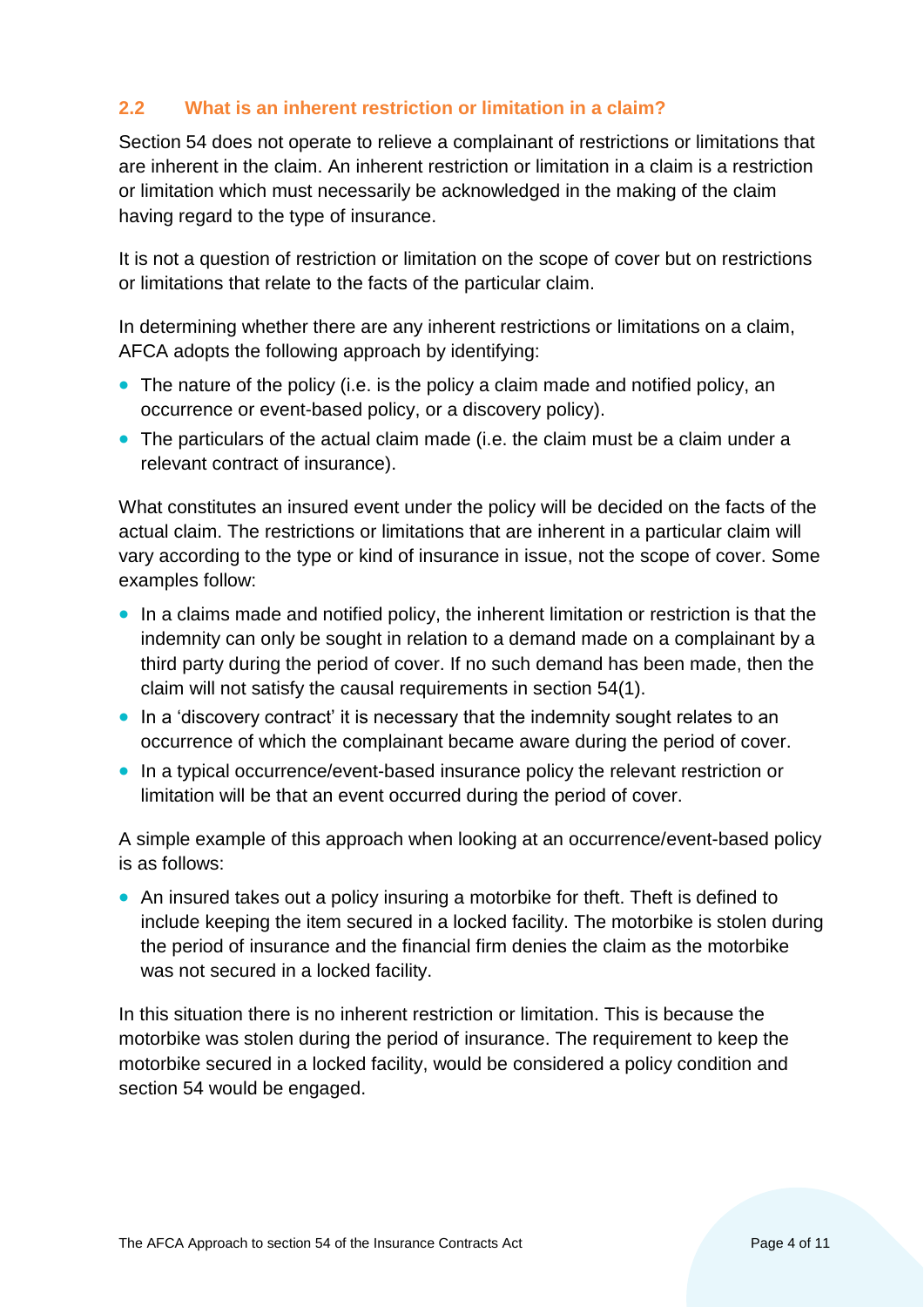#### <span id="page-4-0"></span>**2.3 Identify the relevant act or omission**

Once satisfied that no relevant restriction or limitation of a policy applies in the event of an occurrence/event-based policy, the event occurred during the course of cover, the next issue is to identify the relevant act or omission.

#### **What are the characteristics of the act or omission?**

The relevant act or omission must occur after the contract was entered into. An act or omission is an act or omission of the complainant or some other person. That person does not necessarily have to be related to the claim but can be some other third party.

An omission is the non-performance of an act which, if done, would disentitle the insurer to refuse to pay a claim.

Liability will not be imposed on a financial firm to provide indemnity in respect of a risk which was never intended to be within cover, but which is somehow associated with an act or omission.

For example:

- failure to renew a policy
- failure to nominate a particular vehicle for cover under a policy
- failure to add jewellery to a specified list of items, will not engage section 54(1).

On the other hand, acts or omissions such as:

- failure to undergo surgery within a relevant 12-month period under a sickness and accident policy
- failure to remove keys from a vehicle
- allowing an unlicensed or unqualified driver to drive the vehicle
- driving an unroadworthy vehicle.

may be considered relevant acts or omissions and therefore engage the operation of section 54(1) of the Act.

#### <span id="page-4-1"></span>**2.4 Could the act or omission reasonably be regarded as capable of causing or contributing to the loss?**

Once section 54(1) of the Act is engaged, we need to consider the application of section 54(2) of the Act.

Under section 54(2) of the Act the financial firm needs to show that the act or omission could reasonably be regarded as capable of causing or contributing to the loss.

This is not a high threshold. It does not require the financial firm to show the act actually caused the loss. It is enough to show that it could reasonably be regarded as being capable of doing so.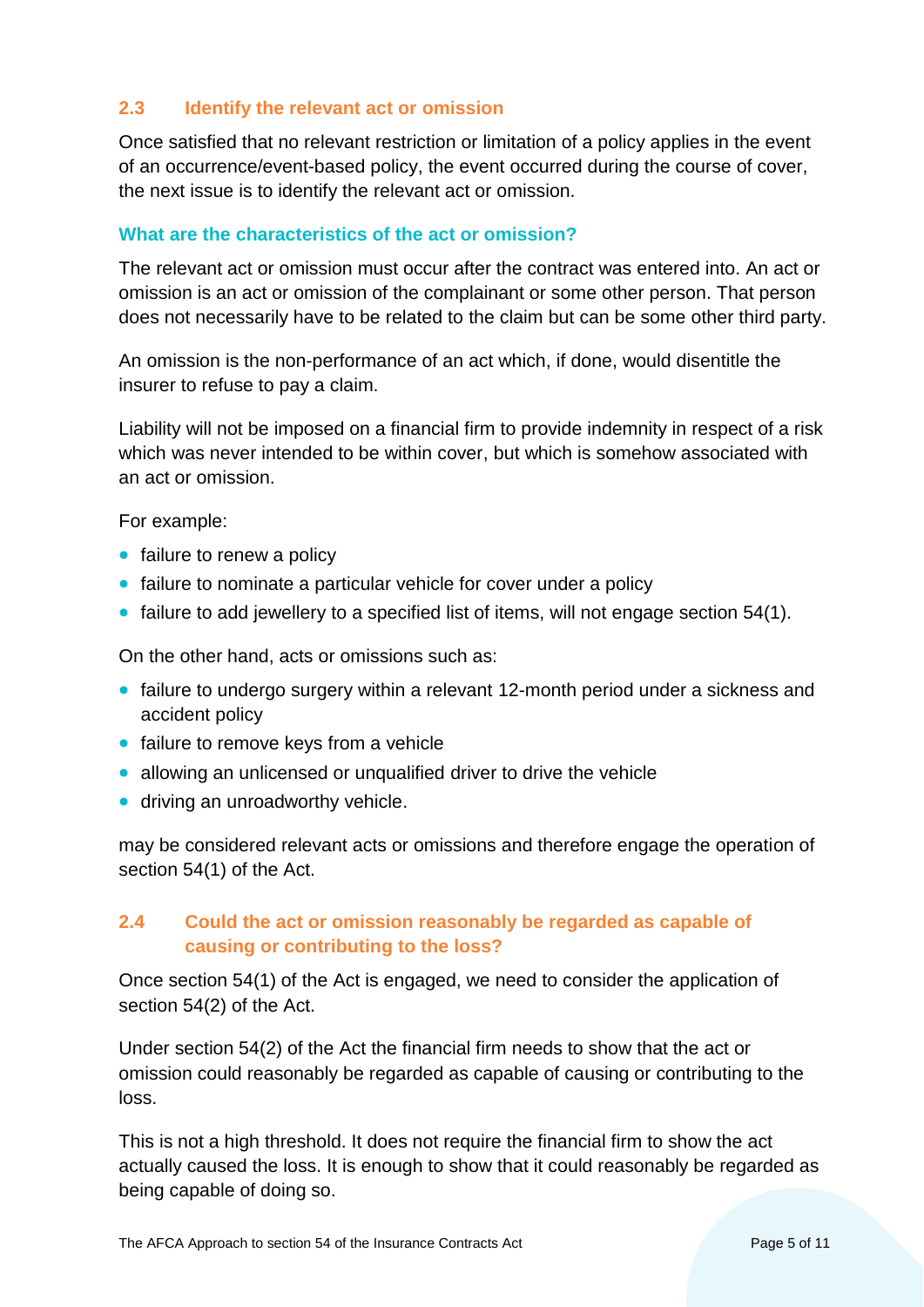Obviously, there must be some information provided that satisfies such a test but that will vary depending on the type of complaint involved.

For example, in a travel policy claim, a complainant is injured in an accident when driving a motorcycle while unlicensed. The financial firm will need to show that the fact that the complainant was unlicensed could reasonably be regarded as being capable of causing or contributing to the loss. Information as to the complainant's prior riding experience, circumstances of the accident, road conditions etc will be required.

Whether or not a particular act or omission could reasonably be regarded as being capable of causing or contributing to a loss is a question of fact to be considered in each individual complaint. An act or omission that did cause or contribute to the loss would in most circumstances invoke section 54(2) of the Act.

If the financial firm establishes the act or omission could reasonably be regarded as being capable of causing or contributing to the loss then it can refuse the claim subject to the exceptions set out under section 54(3), section 54(4) and section 54(5) of the Act.

#### <span id="page-5-0"></span>**2.5 What are the exceptions to section 54(2)?**

Once section 54(2) of the Act is engaged, the onus shifts to the complainant to show that the relevant act or omission falls within any of the four exceptions below:

- It did not cause or contribute to the loss-section 54(3). For example, a complainant driving under the influence of alcohol is hit from behind while stationary.
- Some part of the loss that gave rise to the claim was not caused by the act-section 54(4). In these circumstances, the insurer may not refuse to pay the claim in relation to that part of the loss which was not caused by reason only of the act. For example, an unroadworthy vehicle is in an accident when brakes fail. While parked at the side of road following the accident a third-party vehicle hits the complainant's vehicle. The financial firm may refuse a claim for damage from the first accident (subject to the policy wording) but would be liable for damage from second accident.
- The act was necessary to protect the safety of a person or to preserve property. For example, a complainant has to deliberately bulldoze a garage to prevent fire spreading. The financial firm could not deny a claim for deliberate and intentional damage to the garage.
- It was not reasonably possible for the person not to do the act (section 54(5)).

AFCA will consider the application of sections 54(3), section 54(4) and section 54(5) of the Act, once it has considered the application of section 54(2).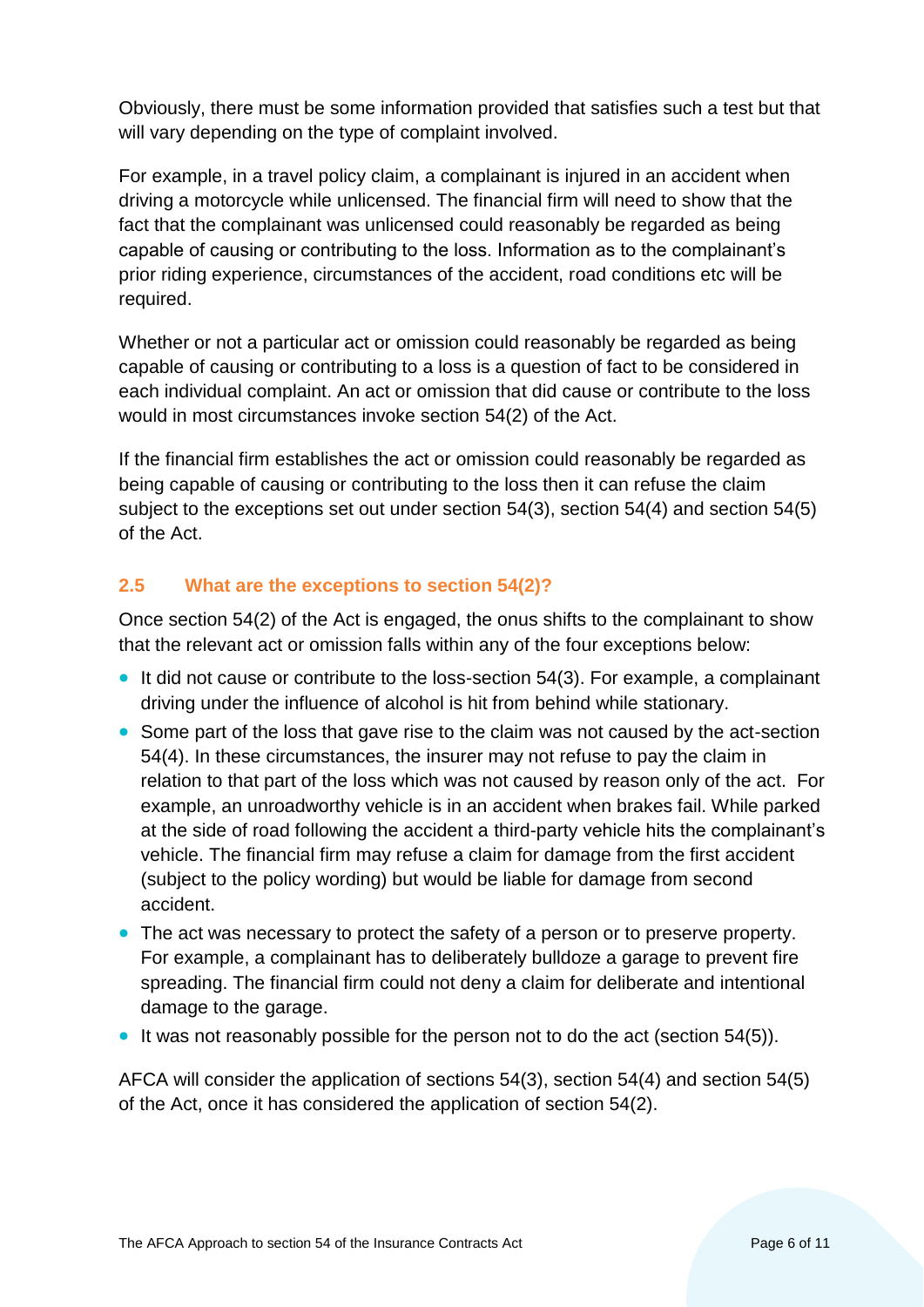#### <span id="page-6-0"></span>**2.6 If section 54(2) does not apply financial firm must show extent of prejudice**

If section 54(2) does not apply, then it is necessary to revert to the application of section 54(1). The onus is then on the financial firm to establish the extent to which it has been prejudiced as a result of the act.

Prejudice may be established in many varieties. Normally it will be dealt with in respect of the premium although in some circumstances, it may be with respect to the claim decision.

It is important to note that the financial firm must prove the extent of its actual prejudice. It is not enough for it to say it is likely to have been prejudiced by an act.

In the event that the financial firm cannot show any prejudice, then section 54(1) will apply and the financial firm will be liable to meet the complainant's claim.

If the financial firm can establish prejudice, then it can reduce its liability to the extent that it has been prejudiced. Normally the extent of prejudice will be additional premium, additional excess or related repair cost.

In some circumstances, however, this can be to the full value of the claim.

#### **How is this applied in practice?**

The application of section 54 and prejudice can result in different outcomes depending on the evidence and factual background.

For example, a complainant has repaired damaged property without giving the financial firm the opportunity to inspect it (the 'act'). This is a breach of a policy condition and the financial firm could rely on this to deny the claim under the policy.

The 'act' however could not reasonably be regarded as being capable of causing or contributing to the loss and therefore the issue of prejudice arises.

If the evidence shows the loss was covered by the policy and the costs are reasonable, then the 'act' has not prejudiced the financial firm. Section 54 would apply to the complainant's benefit.

However if the costs were unreasonable, the financial firm could establish prejudice if it can show it would have repaired the damage for a lesser amount. Therefore, its prejudice is to the extent the costs are unreasonable.

In certain circumstances, it is possible the financial firm could show the 'act' has prejudiced it to the full extent of the claim. For instance:

- it is unclear whether the loss was covered by the policy
- there are no photographs of the damage
- the contractor who repaired the property can provide no reasonable evidence.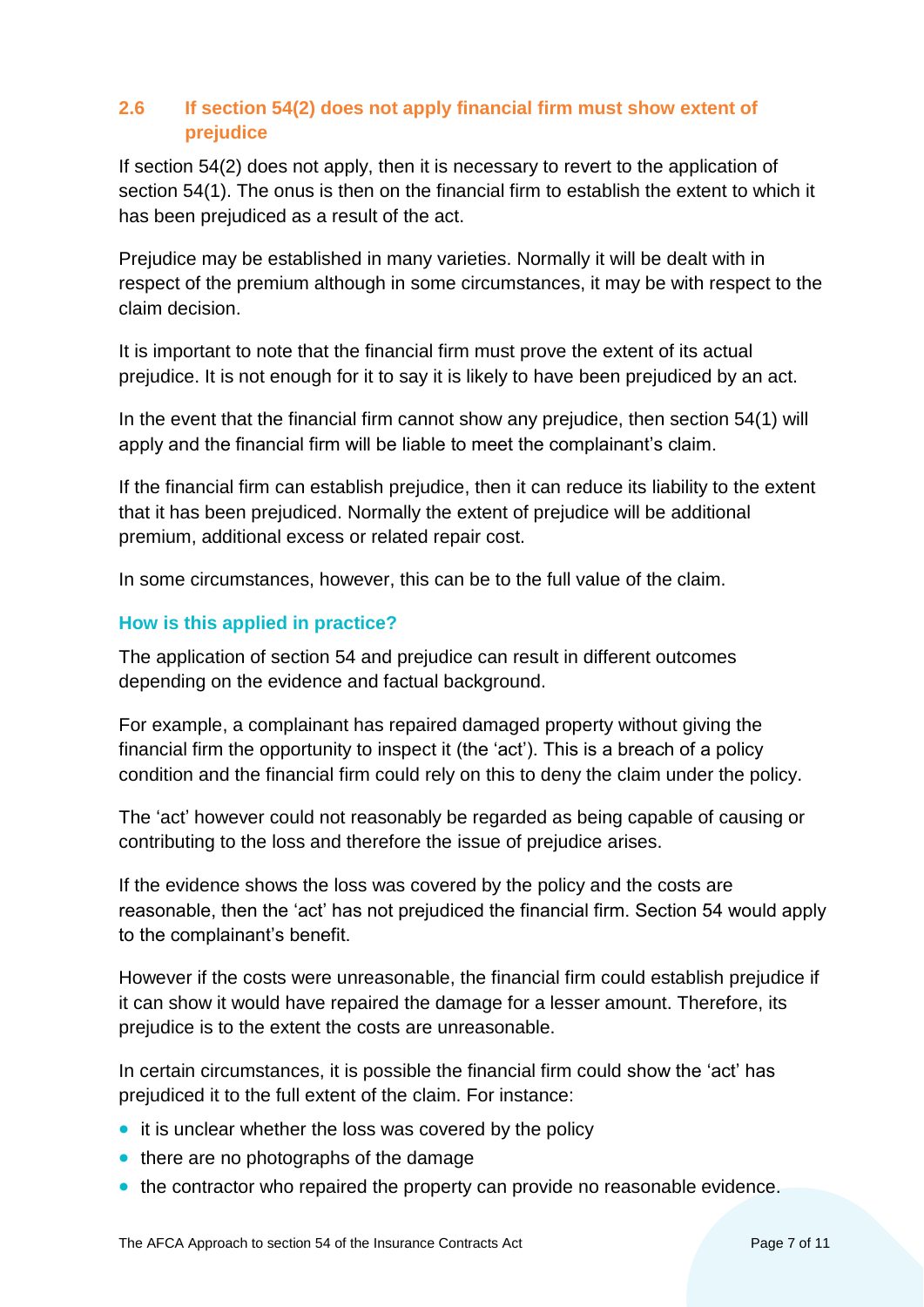In this instance the act would have prejudiced the financial firm's ability to investigate whether the policy responded to the claim. Further, the possibility that the policy may not respond was real as opposed to being remote or speculative.

## <span id="page-7-0"></span>3 Context

The case studies below are based on determinations by one of AFCA's predecessor schemes, the Financial Ombudsman Service. While previous determinations (by AFCA or by its predecessor schemes) are not binding precedents, where relevant they will inform AFCA's approach to an issue.

#### <span id="page-7-1"></span>**3.1 Case studies**

#### **Case 1 (315503)**

A household member was involved in a motor vehicle accident when driving the insured vehicle. The financial firm declined the claim as the driver was not a nominated driver under the policy.

The issue was whether a household member not nominated under a policy should be excluded from cover. The household member had only returned home during the currency of the policy.

Section 54(1) was found to apply as the relevant act was determined as the failure to nominate the person as a listed driver once they became a household member.

As there was no evidence that driver was not an acceptable risk or would not have been insured by the financial firm if nominated there was no prejudice to the financial firm. FOS found in favour of the complainant.

#### **Case 2 (349284)**

The complainant had a blood alcohol level of 0.0691. The financial firm declined the claim relying on an exclusion in relation to driving under the influence of alcohol.

The only relevant information was that the complainant had a BAC of over .05. The relevant act was the driving of the vehicle over the statutory prescribed legal limit for blood alcohol content.

The financial firm did not present any evidence to show that this act could reasonably be regarded as being capable of causing or contributing to the accident. There was no evidence of the impact of the alcohol.

As the financial firm had not established the act could reasonably be regarded as being capable of causing or contributing to the loss, section 54(2) did not apply.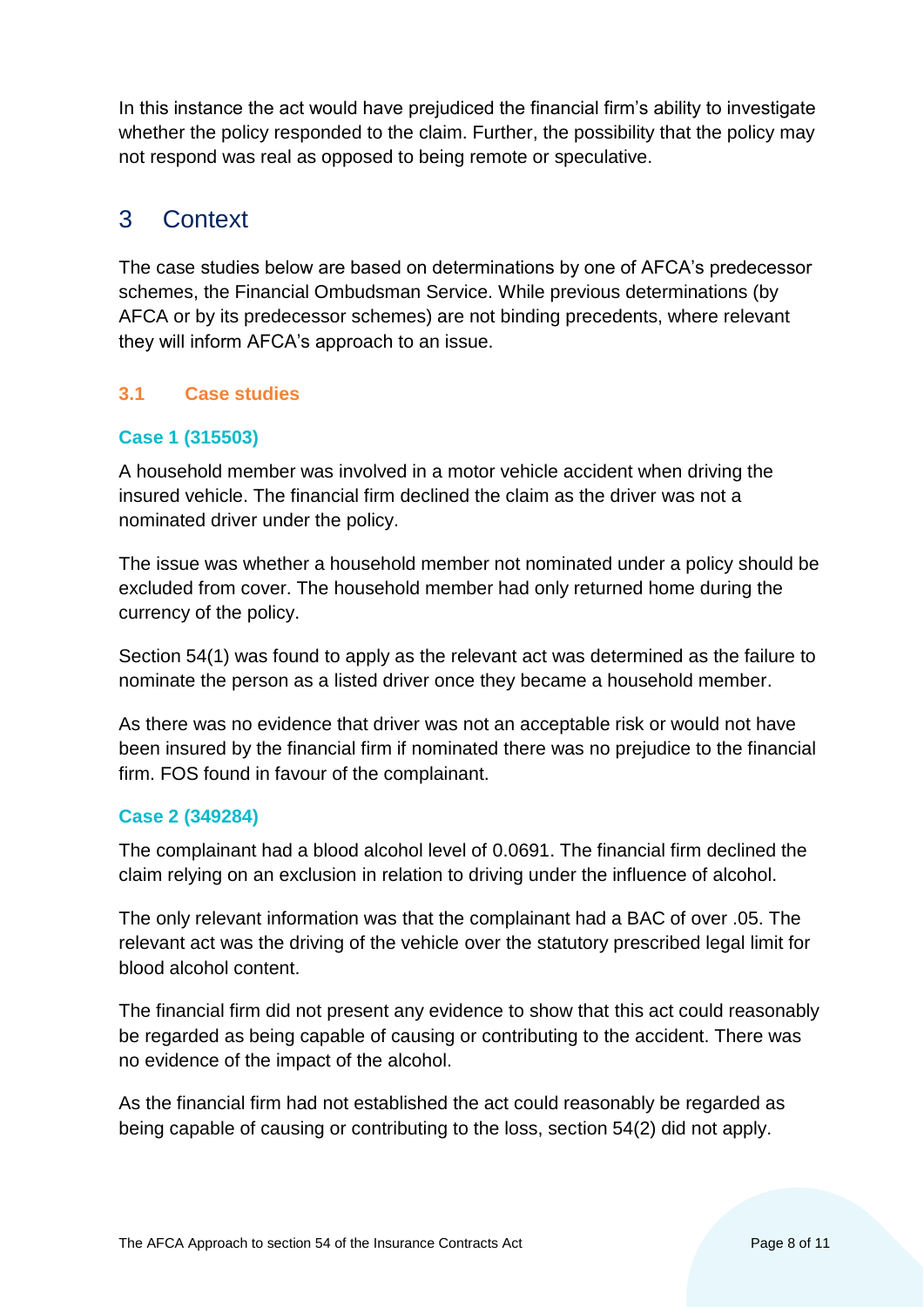#### **Case 3 (331106)**

This case involved a claim under a mortgage protection policy. The complainant became unemployed but was not certified by Centrelink. The financial firm declined the claim as the policy required the complainant to be certified unemployed by Centrelink to be eligible to claim.

FOS determined that section 54(2) did not apply as the relevant act (not being certified unemployed by Centrelink) could not reasonably be regarded as being capable of causing or contributing to the loss given:

- the specific and senior nature of the complainant's employment
- the complainant's demonstrated efforts in looking for and finding new employment.

Section 54(1) applied. As no prejudice was identified the financial firm was liable for the claim.

#### **Case 4 (340831)**

The complainant held a sickness and accident policy and lodged a claim for total temporary disability (TTD) benefits following surgery.

The policy required the injury to occur during the period of insurance and the TTD to occur within 12 months of the injury. The complainant did not have surgery until 18 months after the occurrence of the injury.

It was determined that the failure to undergo surgery which would have rendered the complainant TTD was an omission for the purposes of section 54, in that it was the non-performance of an act which if done would have disentitled the financial firm to refuse the claim.

There was no complaint that if the complainant had had surgery when he initially attended hospital, cover would have been provided. There was no complaint that the omission of surgery was something that the complainant could not reasonably avoid given the hospital waiting list at the time.

The act could not reasonably be regarded as being capable of causing or contributing to the loss. It was also an act the complainant could not reasonably avoid.

The available information did not show any prejudice was suffered by the financial firm.

The determination recognised that the decision may be different if the complainant had not attended the hospital or sought surgery until after the 12 months had elapsed.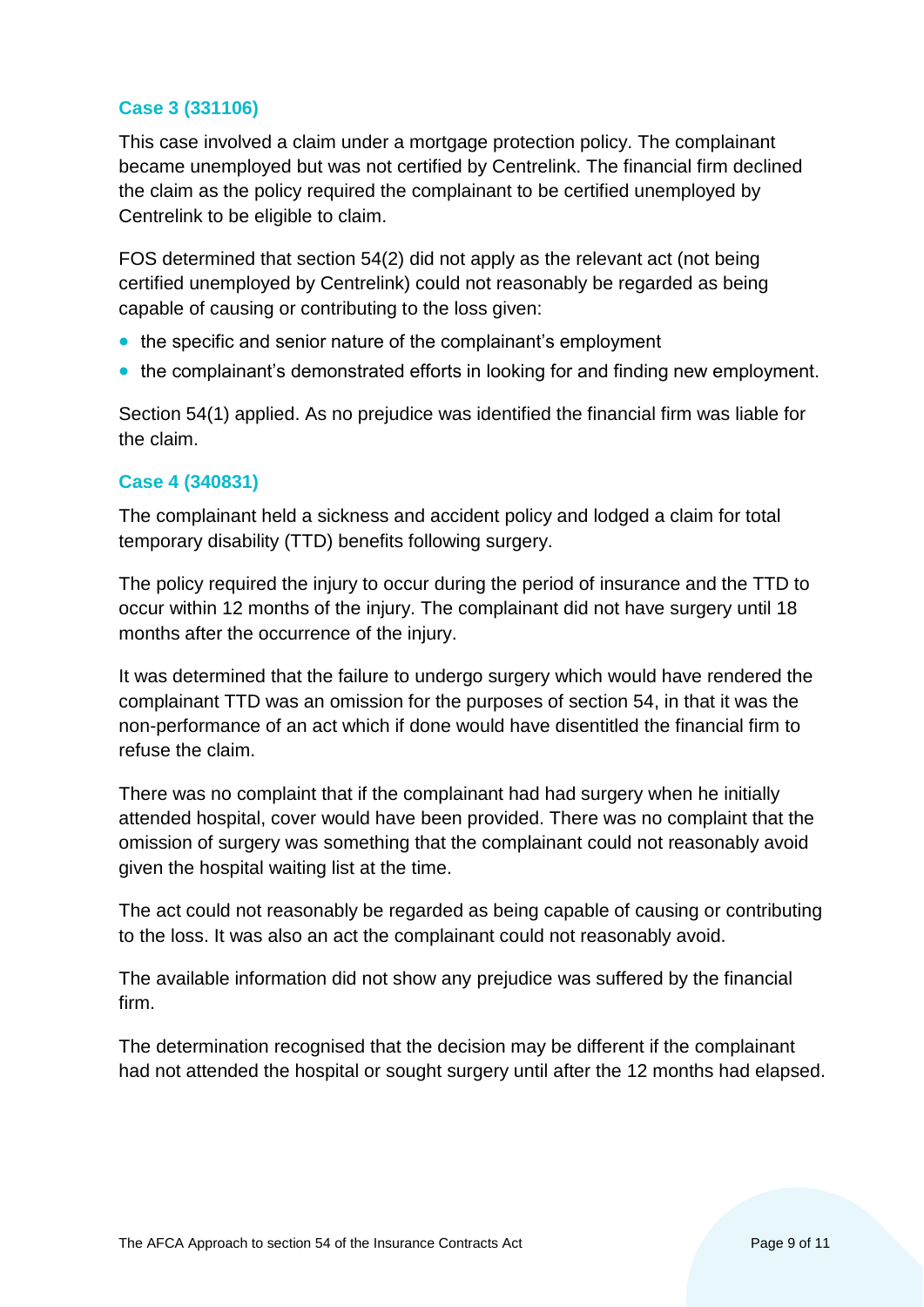#### <span id="page-9-0"></span>**3.2 References**

#### **Definitions**

| <b>Term</b>    | <b>Definition</b>                                            |
|----------------|--------------------------------------------------------------|
| <b>BAC</b>     | blood or breath alcohol concentration                        |
| Complainant    | a person who has lodged a complaint with AFCA                |
| Financial firm | a financial firm such as an insurer, who is a member of AFCA |

## **Useful documents**

| <b>Document type</b>              | <b>Title</b>                                                                                                                                       |
|-----------------------------------|----------------------------------------------------------------------------------------------------------------------------------------------------|
| Insurance<br><b>Contracts Act</b> | This Commonwealth statute can be found here:<br>legislation.gov.au/Details/C2019C00115                                                             |
| Austlii                           | Austlii is a free resource that contains a full extract of most of the judgments<br>issued in Australia over the past 20 years:<br>austlii.edu.au/ |